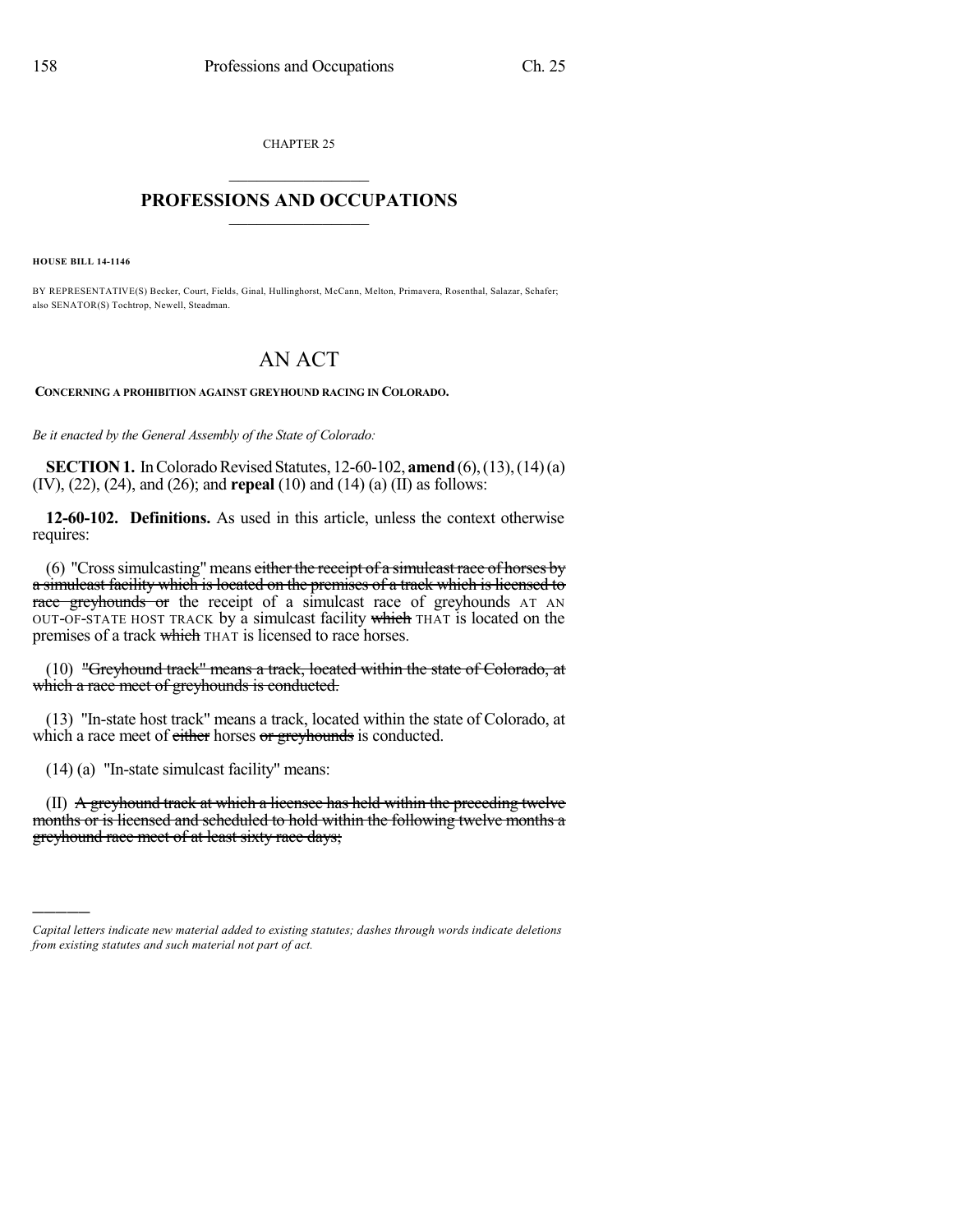## Ch. 25 Professions and Occupations 159

(IV) An additional facility that is operated by and is the responsibility of the licensee of a class B horse track, or greyhound track, located in Colorado, and used for the handling of wagers placed on simulcast races received by such THE track or facility. The number of such additional facilities shall not CANNOT exceed the total number of facilities licensed to hold a race meet in 2003 plus one additional facility per licensee as authorized under this article. Such THE additional facilities shall MUST be licensed in accordance with section 12-60-504 and shall MUST not be located within fifty miles of any class B horse track or greyhound track operated by another licensee without the written consent of such THE other licensee. The commission shall establish by rule the means of obtaining such THE consent.

 $(22)$  "Race meet" means any live exhibition of racing involving horses registered within their breed, or greyhounds, conducted at a track located within the state of Colorado and operated by a licensee under a license granted pursuant to section 12-60-505, where the pari-mutuel system of wagering is used.

(24) "Simulcast race" means a live, audio-visual broadcast, transmitted simultaneously with EITHER the performance of a live race of horses or greyhounds by either an out-of-state host track or THE PERFORMANCE OF A LIVE RACE OF HORSES BY an in-state host track, which THAT is received by a simulcast facility.

(26) "Track" or "racetrack" means a track which  $THAT$  is located within the state of Colorado and at which a race meet of either horses or greyhounds is conducted under a license granted pursuant to section 12-60-505.

**SECTION 2.** In Colorado Revised Statutes, 12-60-401, **amend** (1) introductory portion and (1) (a) as follows:

**12-60-401. Director and commission members - position of trust - conflicts of interest.** (1) Appointment to the commission or to the position of director or employment in the division of racing events is declared to be a position of public trust, and therefore, in order to ensure the confidence of the people of the state in the integrity of the division and the commission, the director and members of the commission and the employees of the division shall be ARE subject to this section. While serving as director or as a member of the commission or while employed by the division, no person nor any member of such THE person's immediate family shall:

(a) Hold any pecuniary interest in any racetrack operating within the state of Colorado nor in any kennel, stable, compound, or farm that houses animals licensed or registered to race within the state of Colorado;

**SECTION 3.** In Colorado Revised Statutes, 12-60-501, **amend** (1) (a) and (2) (a) as follows:

**12-60-501. Regulation of race meets and racing-related businesses.** (1) (a) The commission shall license and regulate all race meets with pari-mutuel wagering held in this state at which horses or greyhounds participate, and shall cause the places where such THE race meets are held to be visited and inspected at least once a year by its members or employees, and shall require all such places to be constructed, maintained, and operated in accordance with the laws of this state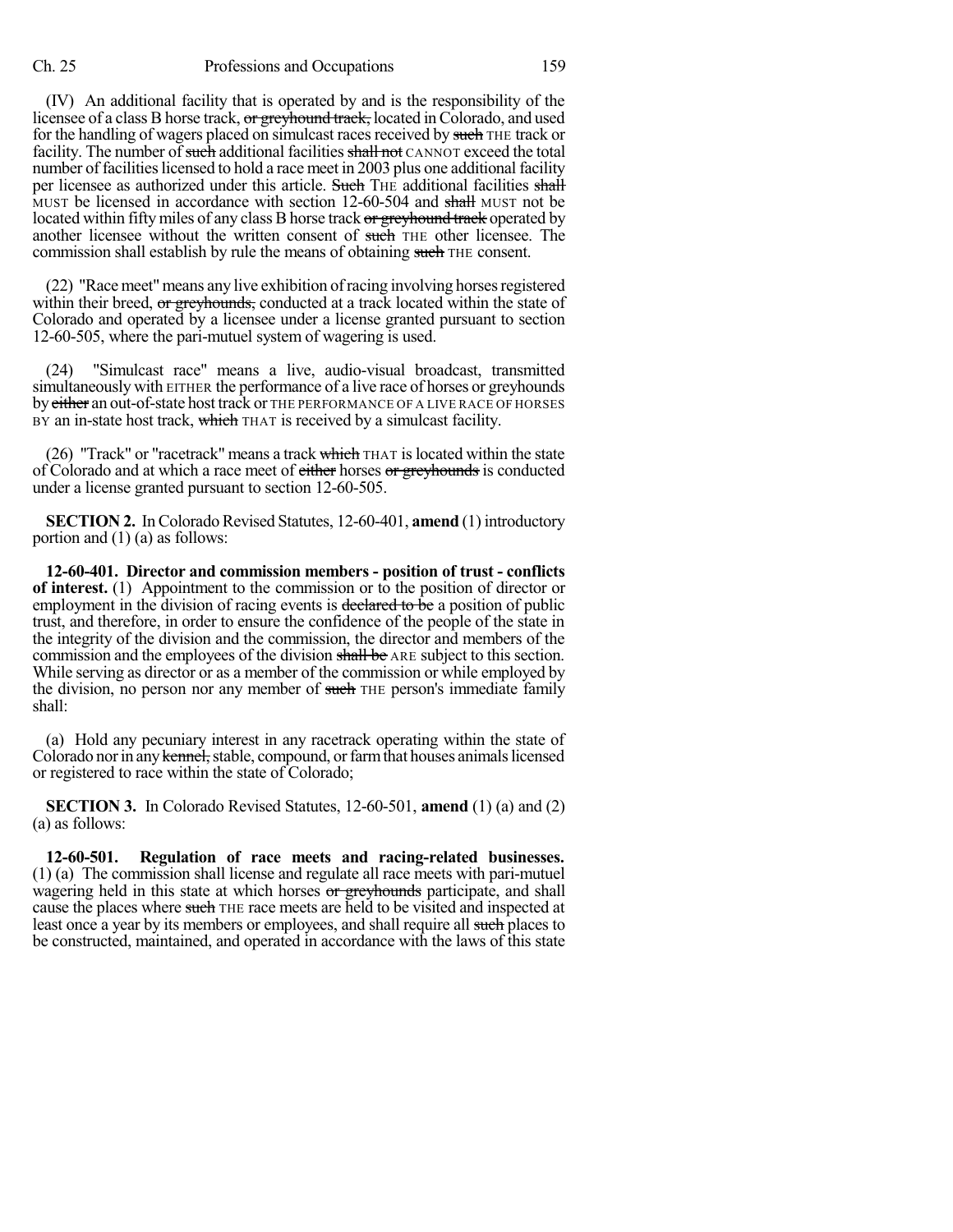and the rules of the commission.

(2) (a) In particular, the commission shall, at its own expense, regulate the operations of pari-mutuel machines and equipment, the operations of all money rooms, accounting rooms, and sellers' and cashiers' windows, and the weighing of jockeys, and of greyhounds, and shall take or cause to be taken saliva, urine, blood, or other body fluid samples or biopsy or necropsy specimens from horses and greyhounds selected by the commission or its employees at race meets provided for under this article or when concerns are raised as to a particular animal, including but not limited to the winner of a race, and shall test and determine such THE samples or specimens or cause such THE samples or specimens to be tested and determined. For such THOSE purposes, the commission, at its expense and in addition to other employees, shall employ or contract with competent veterinary doctors, accountants, chemists, and other persons necessary to supervise the conduct of race meets and to ascertain that this article and the rules of the commission are strictly complied with. The commission shall also seek innovative and efficient methods of testing animals for prohibited drugs and medication, while ensuring animal safety and maintaining the integrity of racing. Through its bidding process, the commission shall invite laboratories to include proposals for testing procedures and methods that would maintain or improve the effectiveness of test results and minimize testing cost incurred by the state or the racing industry.

**SECTION 4.** In Colorado Revised Statutes, 12-60-503, **amend** (2) (a) as follows:

**12-60-503. Rules of commission - licensing.** (2) (a) Every person holding a license or registration under this article, every person operating an in-state simulcast facility, and every owner or trainer of any horse or greyhound licensed to enter any ENTERED IN A racing contest under this article shall comply with all THE COMMISSION's rules and orders. issued by the commission. It is unlawful for any A person to work upon the premises of a racetrack without first obtaining from the commission a license or registration for such activity. UNDER THIS ARTICLE; EXCEPT THAT the commission may waive this licensing or registration requirement for such occupational categories as THAT the commission, in its discretion, deems unnecessary to be licensed or registered. Thislicensing or registration requirement does not apply to the members of the commission or its employees or to persons whose only participation is individually as spectator or bettor. It is unlawful for any A person who owns or leases a racing animal to allow such THE animal to race in this state without first obtaining an owner's license or registration from the commission, as prescribed by the rules of the commission. The commission in its discretion may extend the validity of any A license issued for a period not to exceed three years, and the fee for such THE license shall be increased proportionately; except that no temporary license or registration shall MAY be issued for a period longer than ninety days. It is unlawful for any A person to hold any A race meet with pari-mutuel wagering without obtaining a license therefor FOR PARI-MUTUEL WAGERING. It is unlawful for  $\frac{m}{x}$  a person to operate an in-state simulcast facility unlessthat person is a licensee that has been licensed within the year to hold a race meet or is a licensee that has a written simulcast racing agreement with the in-state host track or out-of-state host track from which the simulcast race is broadcast and has filed a copy of the written simulcast racing agreement with the commission prior to operation BEFORE OPERATING as an in-state simulcast facility.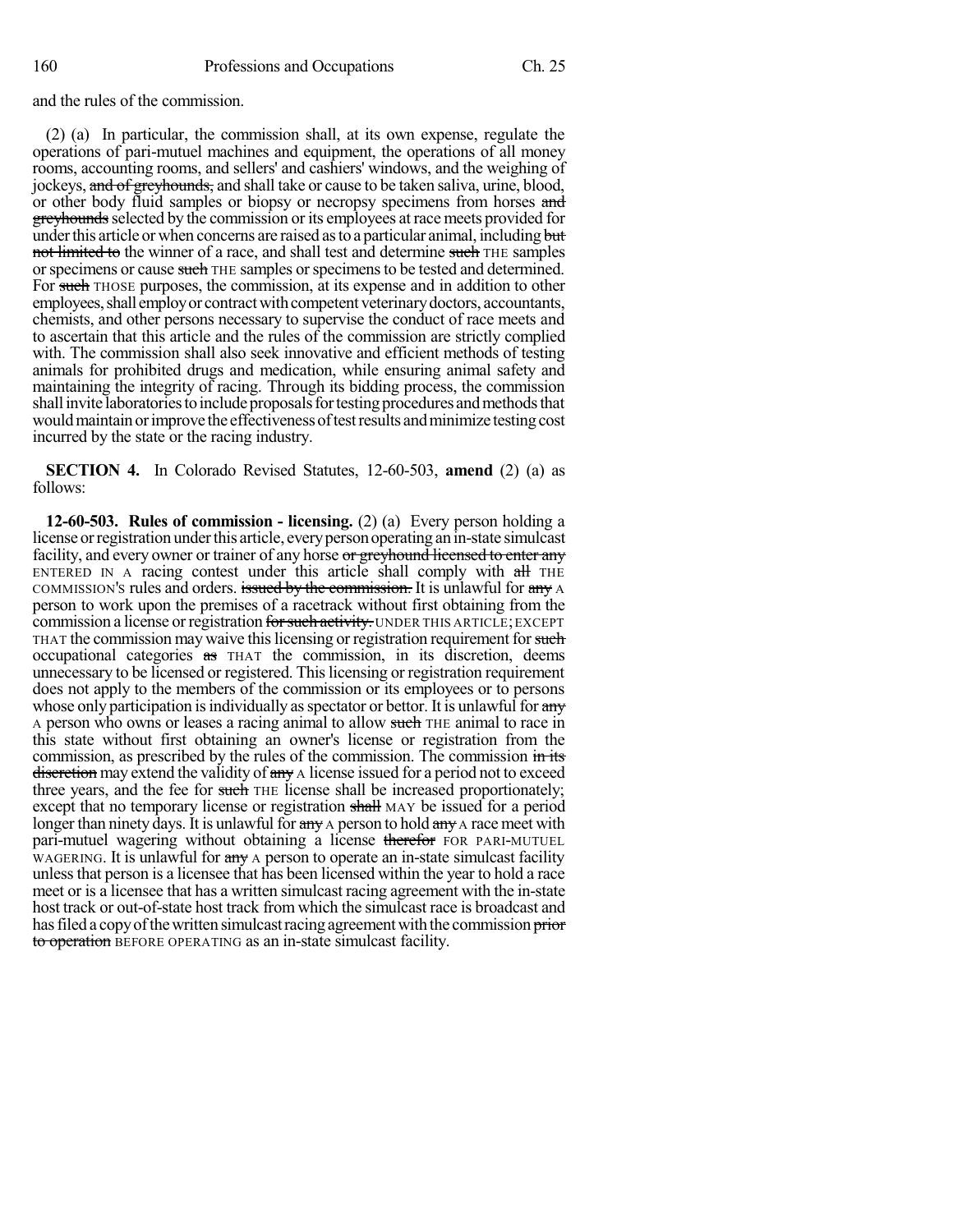**SECTION 5.** In Colorado Revised Statutes, 12-60-509, **repeal** (2.5) as follows:

**12-60-509. Liability insurance - bond for race meets.**  $(2.5)$  (a) Notwithstanding the provisions of subsection  $(2)$  of this section, every person licensed to conduct a race meet other than a horse race meet who has been licensed in thisstate for five consecutive years and who, during this period, has not had any actions on the bond or other evidence demonstrating a lack of financial responsibility required in subsection (2) of this section may be exempted from the requirement to file such bond or other evidence of financial responsibility.

(b) If any actions are subsequently brought against the licensee, the commission may reinstate the requirement of a bond or any other evidence of financial responsibility meeting the requirements of section 11-35-101, C.R.S.

**SECTION 6.** In Colorado Revised Statutes, 12-60-511, **amend** (5) (b); and **repeal** (2) as follows:

**12-60-511. Eligibility to operate race meets - renewal or revocation.** (2) A license shall not be issued for the racing of greyhounds within forty miles of any other racing operation licensed under this article for the racing of greyhounds. This provision shall not apply to races conducted by any state, county, or other fair association holding not more than one race meet annually for a period not exceeding six days.

 $(5)$  (b) Except as otherwise provided in this article, in its sound discretion, the commission may allot different dates for race meets, different dates for racing within a race meet, and a different number of races on such THE dates from those requested in the application for renewal. In making such ITS allotment of dates, the commission shall do so in its sound discretion and shall endeavor to allot to each applicant the dates requested BY THE APPLICANT in the respective applications so filed by the applicants APPLICATION, after giving due consideration to all factors involved, including the interests of the respective applicants APPLICANT and the public and the best interests of racing. and avoiding, IN ITS ALLOTMENT OF DATES, THE COMMISSION SHALL ALSO ENDEAVOR, whenever possible, conflicts in live greyhound race dates between greyhound tracks or TO AVOID a conflict in live horse race dates between class A tracks or between class B tracks located within fifty miles of each other; except that the commission may allot dates to a state, county, or other fair commission or association holding not more than one race meet annually for a period not exceeding six days, not with standing DESPITE THE FACT that such THE dates conflict with the dates allotted to another applicant conducting live HORSE racing. of the same type of animals. When the granting of requested initial or renewal race dates would result in a conflict, the commission in its discretion, may grant race dates so as to avoid such conflict to the extent possible, giving preference to requests for race dates from license applicants whose licensed race meet in the previous year included such race THE SAME dates.

**SECTION 7.** In Colorado Revised Statutes, 12-60-602, **amend** (5) (a) (III) and (5) (a) (IV); and **repeal** (3), (5) (a) (I), and (5) (a) (II) as follows:

**12-60-602. Simulcast facilities and simulcast races - unlawful act - repeal.** (3) A race meet of greyhounds which is conducted at an in-state host track may be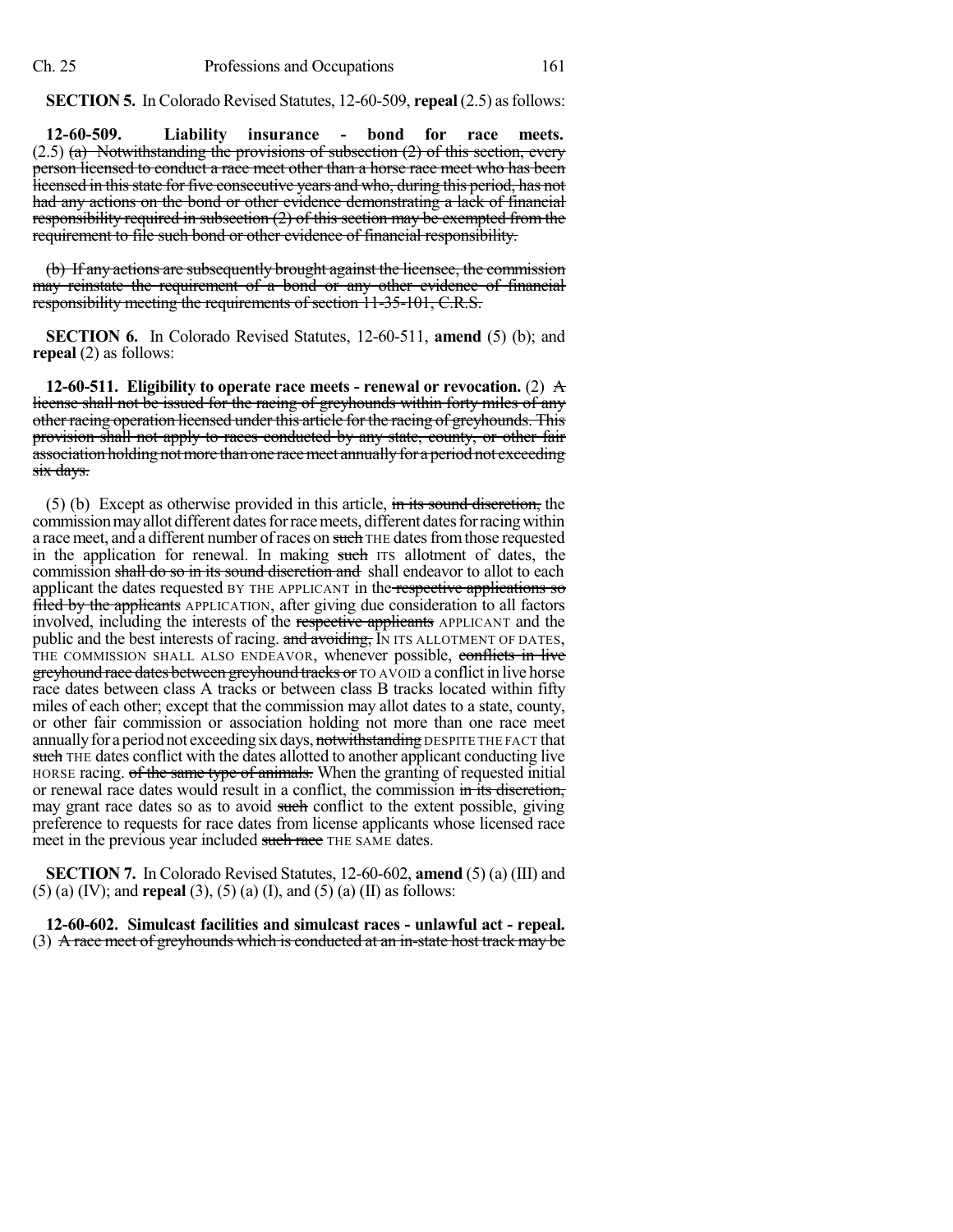received as a simulcast race by any simulcast facility; except that, notwithstanding any consent granted pursuant to the provisions of section  $12-60-102$  (14), an in-state simulcast facility which is located within fifty miles of a greyhound track may not receive simulcast races of greyhounds on any day on which such greyhound track is running live greyhound races, unless the licensee of such greyhound track consents thereto.

(5) (a) (I)  $(A)$  Except as otherwise provided in sub-subparagraph  $(B)$  of this subparagraph (I), an in-state simulcast facility that is located on the premises of a greyhound track that is currently conducting a live race meet may receive up to seven days of simulcast greyhound races from out-of-state host tracks during any week in which a total of five days of live greyhound racing of at least ten races each day are conducted in Colorado by one or more licensees. Such total includes, and is not in addition to, the days on which live racing is held. Any live race day that is canceled by the division due to weather or other unusual conditions shall be credited toward the five-day minimum if at least ten races were scheduled on that day. Thanksgiving day and Christmas day shall be credited toward the five-day minimum.

(B) The commission may grant an exception to any of the requirements set forth in sub-subparagraph (A) of this subparagraph (I) upon the request of a licensee authorized to conduct live greyhound racing and with the consent of the organization representing the majority of the kennel operators at that licensed greyhound track ifsuch organization exists at the time, orthegroup representing the majority of greyhound operators as of January 1, 2008.

(II) On any day on which an in-state simulcast facility receives greyhound simulcast races from an out-of-state host track and on which one or more in-state host tracks are running live greyhound races, such in-state simulcast facility shall receive and conduct pari-mutuel wagering on the broadcast signal of simulcast greyhound races conducted at the in-state host tracks, if such broadcast signal is made available to it on usual and customary terms and conditions, including price.

(III) An in-state simulcast facility that is not located on the premises of a greyhound track conducting a live race meet may receive a broadcast signal of simulcast greyhound races and conduct pari-mutuel wagering on the broadcast signal of such greyhound races conducted at an out-of-state host track only through an in-state simulcast facility that is located on the premises of a greyhound track conducting a live race meet. If there is no greyhound track conducting a live race meet, an in-state simulcast may, to and including June 30, 2016, and subject to the commission's approval, receive the broadcast signal of greyhounds from an out-of-state host track and conduct pari-mutuel wagering on such THE signal through an in-state simulcast facility located on the premises of a class B track that has conducted, or is scheduled to conduct during the next twelve months, a live race meet of horses of at least the duration required for a class B track.

(IV) Five percent THE SPECIFIED PORTIONS of the gross receipts from pari-mutuel wagers placed at an in-state simulcast facility on simulcast greyhound races shall be deposited into the purse fund at the track hosting the current live greyhound meet through which the in-state simulcast facility receives the broadcast signal and distributed consistently with section 12-60-702 (1) (d.5), (1) (e) (I), and (1) (e) (II);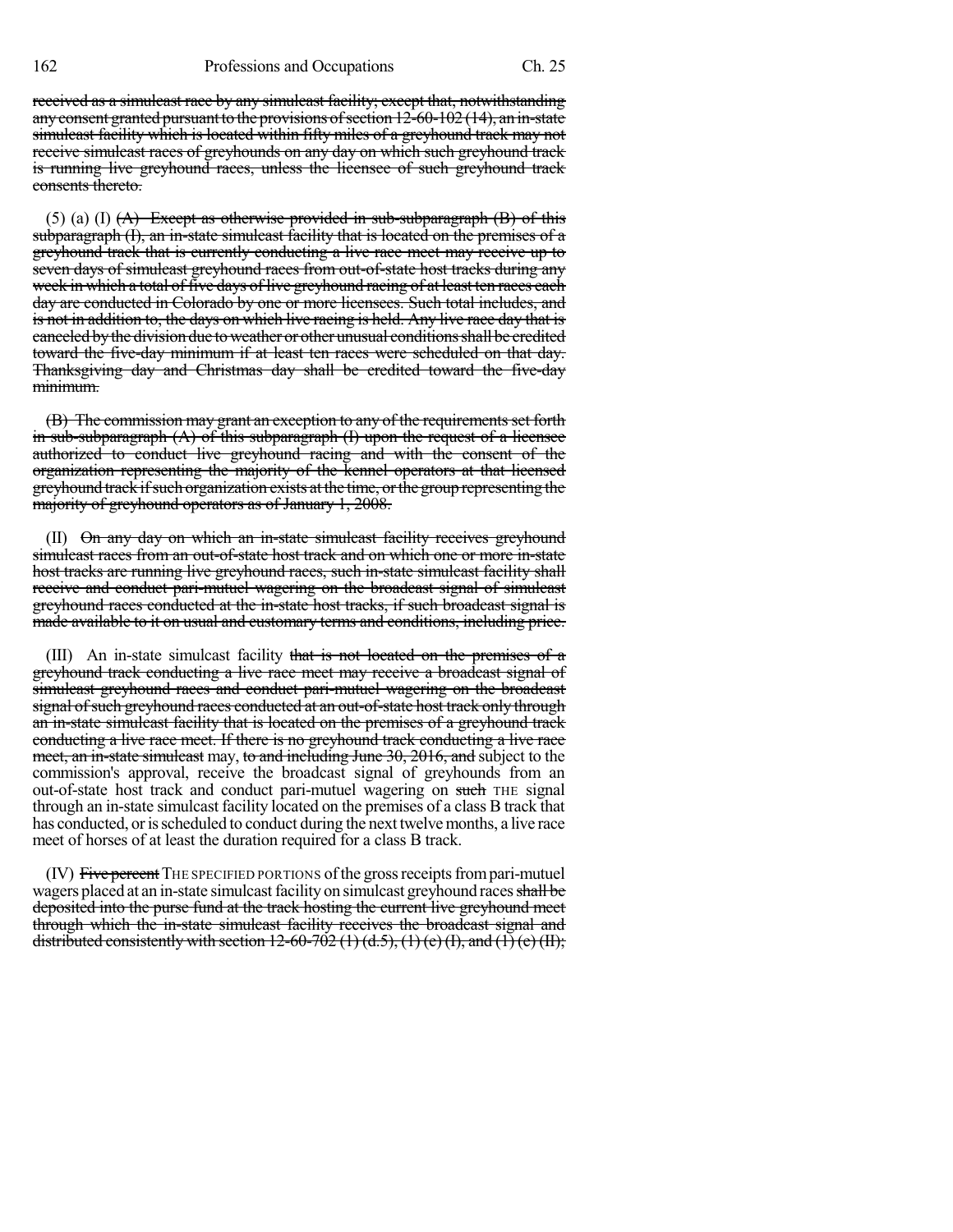except that, if a signal is BEINGHELD ON OUT-OF-STATE HOST TRACKS FROM SIGNALS received through a class B track gross receipts shall be distributed in accordance with section 12-60-701 (2).

**SECTION 8.** In Colorado Revised Statutes, 12-60-603, **amend** (1); and **repeal** (2) (b), (2) (c), and (2) (d) as follows:

**12-60-603. Duration of meets.** (1) (a) It is unlawful to conduct any race meet at which wagering is permitted except under the provisions of this article. It is lawful to conduct pari-mutuel wagering on live horse or greyhound races that are part of a race meet licensed and conducted pursuant to UNDER this article. The duration of  $\frac{any}{any}$  A horse race meet at a class B track  $\frac{shall}_{i}$  be Is as specified in section 12-60-102 (4); except that the commission may prescribe a lesser number of race days in the event of unforeseen circumstances or acts of God.

(b) A race day is any period of twenty-four hours beginning at 12 midnight Colorado time and included in the period of a race meet and upon which day live racing is held. Dark days within a race meet shall ARE not be counted as race days. Days on which an in-state simulcast facility which THAT is a track receives simulcast races but does not conduct live races shall ARE not be counted as race days. Subject to the provisions of this article, the COMMISSION SHALL DETERMINE THE number and kind of race meets to be held at any one track; shall be determined by the commission; however, race meet days for both horses and greyhounds shall be ARE permitted on Sundays. except that no live Sunday greyhound racing shall be permitted while live horse racing is in progress at any horse track within forty miles.

(c) In order to promote live racing of both horses and greyhounds throughout the state of Colorado, the commission, when determining the number and kind of race meets held and the dates and times of races held at such race meets, may take into consideration the interests of the racing industry as a whole throughout the state but shall give particular consideration to the racing dates and times requested by or assigned to the following:

(I) In the case of greyhound tracks, other greyhound tracks;

(II) In the case of class A tracks, other class A tracks; and

(III) In the case of class B tracks, other class B tracks.

(d) The commission shall determine, consistent with all other provisions of this article, the total number of races conducted and performances held during any A race meet.

(2) (b) The commission shall license greyhound tracks for race meets of a duration of up to one hundred eighty consecutive days unlessthe license applicant, in its application, requests nonconsecutive days or a shorter period.

(c) Each greyhound track shall be licensed by the commission to conduct only one race meet in any twelve-month period. Upon approval by the commission, a licensed greyhound track shall be permitted to contract with another licensed greyhound track to conduct part or all of the race meet days granted it at such other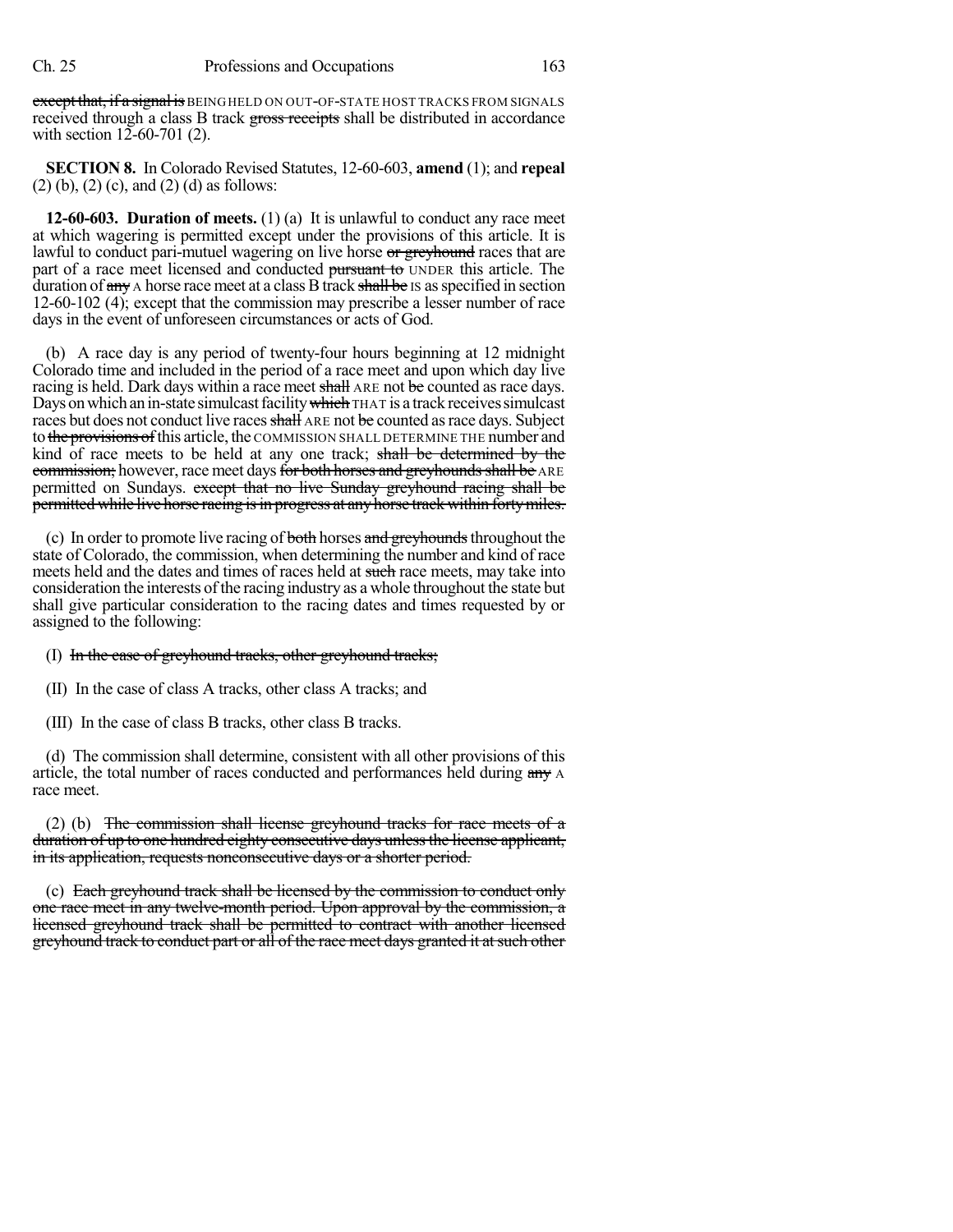greyhound track; except that, unless the transferring greyhound track operates a race meet, without any transfer of race days, at its home greyhound track during the twelve-month period immediately following the last race meet day so transferred, such transferred race dates in such following twelve-month period shall be assigned by the commission to the transferee greyhound track, in addition to the race meet dates of the transferee greyhound track that are otherwise authorized pursuant to this subsection (2), upon application by the transferee greyhound track for such race dates if the transferee greyhound track otherwise meets all requirements for conducting a greyhound race meet.

(d) The commission shall schedule race meets of greyhounds so that there is a race meet, but not more than one race meet, being conducted at all times; except that race meets of greyhounds may be scheduled to run concurrently if the greyhound tracks running the concurrent meets are not closer to each other than one hundred miles.

**SECTION 9.** In Colorado Revised Statutes, **add** 12-60-604 as follows:

**12-60-604. Greyhound racing prohibited.** No LIVE GREYHOUND RACING INVOLVING THE BETTING OR WAGERING ON THE SPEED OR ABILITY OF THE GREYHOUNDS RACING SHALL BE CONDUCTED IN COLORADO. THE COMMISSION SHALL NOT ACCEPT OR APPROVE AN APPLICATION OR REQUEST FOR RACE DATES FOR LIVE GREYHOUND RACING IN COLORADO.

**SECTION 10.** In Colorado Revised Statutes, 12-60-702, **amend** (1) (e) (II), (1) (f) introductory portion, and (1) (j); and **repeal** (1) (d.5), (1) (e) (I), (1) (f) (II), and  $(1)$  (i) as follows:

**12-60-702. Unlawfulto wager - exception - excess- taxes-special provisions for simulcast races.** (1) (d.5) For each greyhound race meet it conducts, a licensee shall file with its license application with the commission an agreement between such licensee and the organization which represents the majority of kennel owners participating at such race meet. Such agreement shall specify the purse structure which shall apply to the races conducted at such greyhound race meet.

(e) (I) Each licensee for the racing of greyhounds shall pay on a weekly basis as purses for the races in any greyhound race meet conducted at its in-state host track five percent of the gross receipts from all pari-mutuel wagering on such races.

(II) Each operator of an in-state simulcast facility that receives simulcast races of horses FROM EITHER AN IN-STATE HOST TRACK OR AN OUT-OF-STATE HOST TRACK, or OF greyhounds FROM AN OUT-OF-STATE HOST TRACK, shall pay to purse funds for the racing of horses or greyhounds respectively, depending on the animals represented by the licensee providing each simulcast race, and to the in-state or out-of-state tracks and simulcast facilities described in the simulcast agreement filed with the commission, the percentages of the gross pari-mutuel wagering on the simulcast races, after deduction of  $\frac{day}{x}$  A signal fee required by an out-of-state host track or an in-state host track, paid during the current year or  $\frac{day}{dx}$  a previous year, and the applicable amounts specified in paragraph (b) of subsection (2) of this section, in section 12-60-701 (1), (2) (a), (2) (b), and (2) (c), and in section 12-60-704 (2), as specified in the simulcast agreement. In the case of pari-mutuel